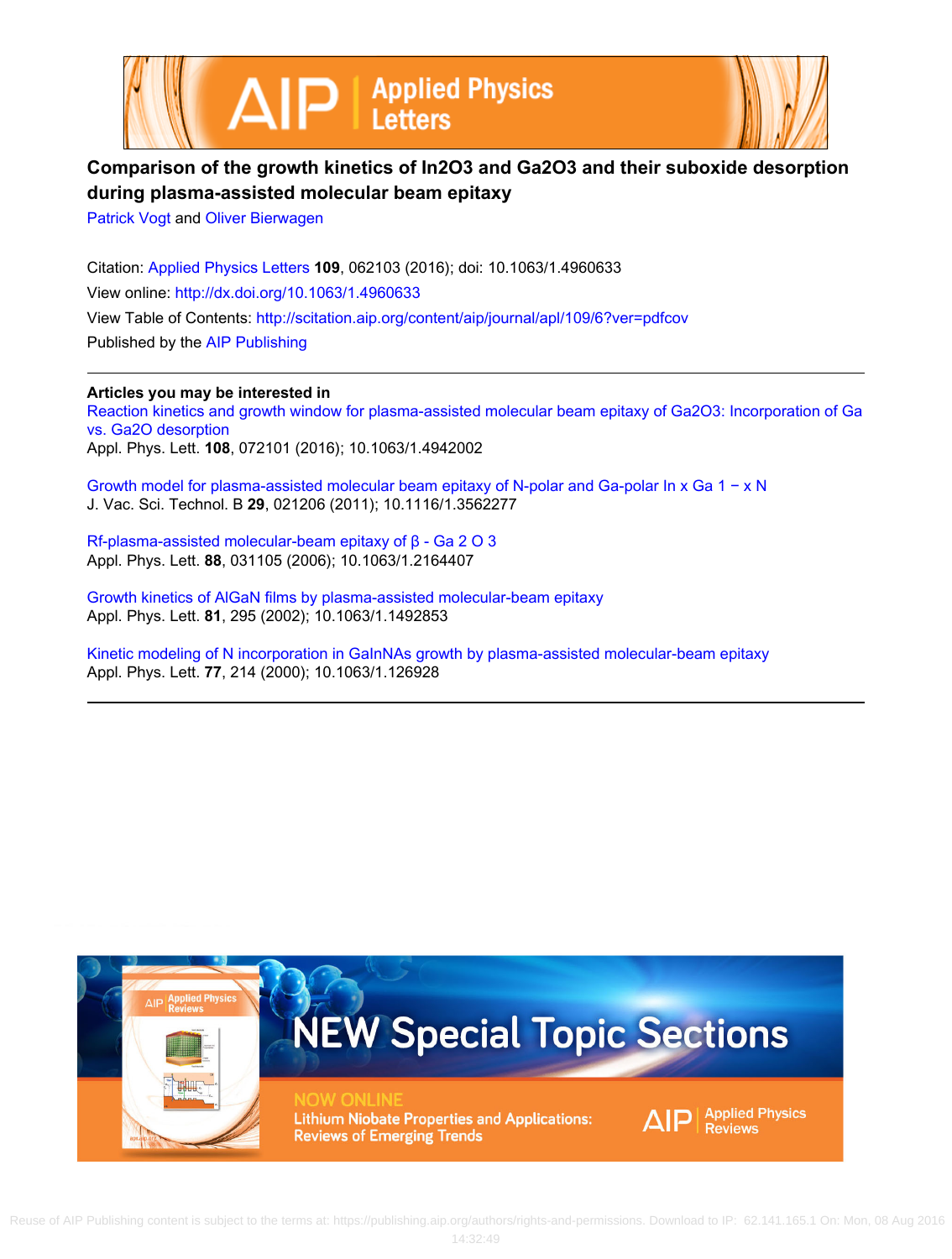

## Comparison of the growth kinetics of  $In_2O_3$  and  $Ga_2O_3$  [and their suboxide](http://dx.doi.org/10.1063/1.4960633) [desorption during plasma-assisted molecular beam epitaxy](http://dx.doi.org/10.1063/1.4960633)

Patrick Vogt<sup>a)</sup> and Oliver Bierwagen<sup>b)</sup>

Paul-Drude-Institut für Festkörperelektronik, Hausvogteiplatz 5–7, D-10117 Berlin, Germany

(Received 14 June 2016; accepted 25 July 2016; published online 8 August 2016)

We present a comprehensive study of the  $In_2O_3$  growth kinetics during plasma-assisted molecular beam epitaxy and compare it to that of the related oxide  $Ga_2O_3$  [P. Vogt and O. Bierwagen, Appl. Phys. Lett. 108, 072101 (2016)]. The growth rate and desorbing fluxes were measured during growth *in-situ* by a laser reflectometry set-up and line-of-sight quadrupole mass spectrometer, respectively. We extracted the In incorporation as a function of the provided In flux, different growth temperatures  $T_G$ , and In-to-O flux ratios r. The data are discussed in terms of the competing formation of In<sub>2</sub>O<sub>3</sub> and desorption of the suboxide In<sub>2</sub>O and O. The same three growth regimes as in the case of  $Ga_2O_3$  can be distinguished: (i) In-transport limited, O-rich (ii) In<sub>2</sub>O-desorption limited, O-rich, and (iii) O-transport limited, In-rich. In regime (iii), In droplets are formed on the growth surface at low  $T_{\rm G}$ . The growth kinetics follows qualitatively that of  $Ga_2O_3$  in agreement with their common oxide and suboxide stoichiometry. The quantitative differences are mainly rationalized by the difference in  $In_2O$  and  $Ga_2O$  desorption rates and vapor pressures. For the  $In_2O$ ,  $Ga<sub>2</sub>O$ , and O desorption, we extracted the activation energies and frequency factors by means of Arrhenius-plots. Published by AIP Publishing. [\[http://dx.doi.org/10.1063/1.4960633](http://dx.doi.org/10.1063/1.4960633)]

The transparent (semi)conducting oxide indium sesquioxide,  $In_2O_3$ , possesses a wide range of conventional device applications based on its conductivity and large band gap of  $E<sub>g</sub> = (2.7 \pm 0.1)$  $E<sub>g</sub> = (2.7 \pm 0.1)$  $E<sub>g</sub> = (2.7 \pm 0.1)$  eV.<sup>1</sup> Undoped In<sub>2</sub>O<sub>3</sub> is used as an active gas-sensor material,  $2,3$  for instance. In<sub>2</sub>O<sub>3</sub> highly doped with tin, indium-tin oxide (ITO,  $In_2O_3:Sn$ ), is a transparent conducting oxide that is used as a transparent contact electrode for flat panel displays<sup>[4](#page-4-0)</sup> or solar cells.<sup>[5](#page-4-0)</sup>

Beyond these conventional applications,  $In<sub>2</sub>O<sub>3</sub>$  has the potential for novel applications<sup>1</sup> that benefit from well defined doping, e.g., with the donor Sn or the (deep) acceptor Mg, controlling the *n*-type conductivity from the highly conductive $\sigma$  to the semi-insulating<sup>[7](#page-4-0)</sup> regime. In combination with the related gallium sesquioxide, Ga<sub>2</sub>O<sub>3</sub>, with  $E<sub>g</sub> = (4.7 \pm 0.2) eV<sub>1</sub><sup>8</sup>$  band gap engineering and heterostructure oxide devices are foresee-able.<sup>[9](#page-4-0)</sup> The realization of semiconductor devices typically requires the highest crystalline quality which is commonly achieved by epitaxial growth methods. During plasma-assisted molecular beam epitaxy (MBE), fluxes of atomic In  $\Phi_{\text{In}}$  and plasma "activated" oxygen  $\Phi_0$  form In<sub>2</sub>O<sub>3</sub> on a heated, single crystalline substrate in an ultra-high vacuum chamber. MBEgrown In<sub>2</sub>O<sub>3</sub> has been reported on Al<sub>2</sub>O<sub>3</sub>(0001),<sup>3,10,11</sup> (10 $\bar{1}2$ )<sup>[12](#page-4-0)</sup>  $(11\bar{2}0)$ ,<sup>13</sup> and Y-stabilized ZrO<sub>2</sub>(001)<sup>14</sup> or (111),<sup>3</sup> for instance.

Oxides are typically grown under O-rich growth conditions, i.e., by providing excess O for the reaction with In. However, the In-rich growth conditions are known to improve the structural quality of  $In_2O_3(001)^{15,16}$  $In_2O_3(001)^{15,16}$  $In_2O_3(001)^{15,16}$  by preventing faceting and should also help to suppress the formation of compensating acceptor point defects (oxygen interstitials or metal vacancies).<sup>[17](#page-4-0)</sup>

The growth rate  $\Gamma$  of In<sub>2</sub>O<sub>3</sub> is limited by  $\Phi_{\text{In}}$  under O-rich growth conditions, and thus increases linearly with it

We have shown qualitatively the same behavior for the related oxide  $Ga<sub>2</sub>O<sub>3</sub>$  which has the same oxide and suboxide stoichiometry.<sup>[18,19](#page-4-0)</sup> Furthermore, our comprehensive investigation of  $Ga<sub>2</sub>O<sub>3</sub>$  growth revealed a  $\Gamma$ -plateau in the O-rich regime at high growth temperatures  $T<sub>G</sub>$ , which was also due to the suboxide desorption of  $Ga<sub>2</sub>O$ .

In this letter, we show how  $\Gamma$  is governed by the competition between  $In_2O_3$  layer growth and desorption of  $In_2O$ and O as a function of  $T_{\text{G}}$ ,  $\Phi_{\text{In}}$ , and  $\Phi_{\text{O}}$ . We use the same methodology as for  $Ga_2O_3^{19}$  $Ga_2O_3^{19}$  $Ga_2O_3^{19}$  and show that the reaction kinetics of  $In_2O_3$  and  $Ga_2O_3$  have qualitatively the same behaviour. The quantitative differences of the  $\Gamma$ -evolutions of In<sub>2</sub>O<sub>3</sub> and Ga<sub>2</sub>O<sub>3</sub> are analyzed by fitting the desorbing In<sub>2</sub>O, Ga<sub>2</sub>O, and O fluxes as a function  $T_G$  on an Arrheniusplot and extract the activation energies  $E_{a,\text{des}}^i$  as well as the frequency factors  $A_i$  of both materials. Finally, we rationalize these differences by the different  $In_2O$  and  $Ga_2O$  desorption activation energies and their vapor pressures.

Textured, non-polycrystalline  $In<sub>2</sub>O<sub>3</sub>(111)$  with rotational domains $3,11$  was grown on single-side polished 2 inch  $Al_2O_3(0001)$  substrates. The rough back side of the substrate was sputter-coated with titanium to improve substrate heating. During growth,  $T_G$  was measured with a pyrometer. A low  $T<sub>G</sub>$  nucleation layer was used to ensure complete wet- $\frac{14}{9}$  $\frac{14}{9}$  $\frac{14}{9}$  of the substrate and mimic homoepitaxy. Our custom made MBE system is equipped with a laser reflectometry set-up and line-of-sight quadrupole mass spectrometer (QMS) that allow to measure *in-situ*  $\Gamma$  and the desorbing In<sub>2</sub>O from the In<sub>2</sub>O<sub>3</sub> growth surface  $\Phi_{\text{des}}^{\text{In}_2\text{O}}$ , respectively.<sup>[18,19](#page-4-0)</sup>

up to the stoichiometric flux  $\Phi_{\rm SF}$  which consumes all avail-able oxygen for the In<sub>2</sub>O<sub>3</sub> formation.<sup>[18](#page-4-0)</sup> At  $\Phi_{\text{In}} > \Phi_{\text{SF}}$ , the Inrich growth regime is entered, where  $\Gamma$  decreases with increasing  $\Phi_{\text{In}}$  due to the oxygen-deficiency-induced formation of the volatile suboxide  $In_2O$ , which desorbs off subsequently.<sup>[18](#page-4-0)</sup>

a)Electronic mail: [vogt@pdi-berlin.de](mailto:vogt@pdi-berlin.de)

b)Electronic mail: [bierwagen@pdi-berlin.de](mailto:bierwagen@pdi-berlin.de)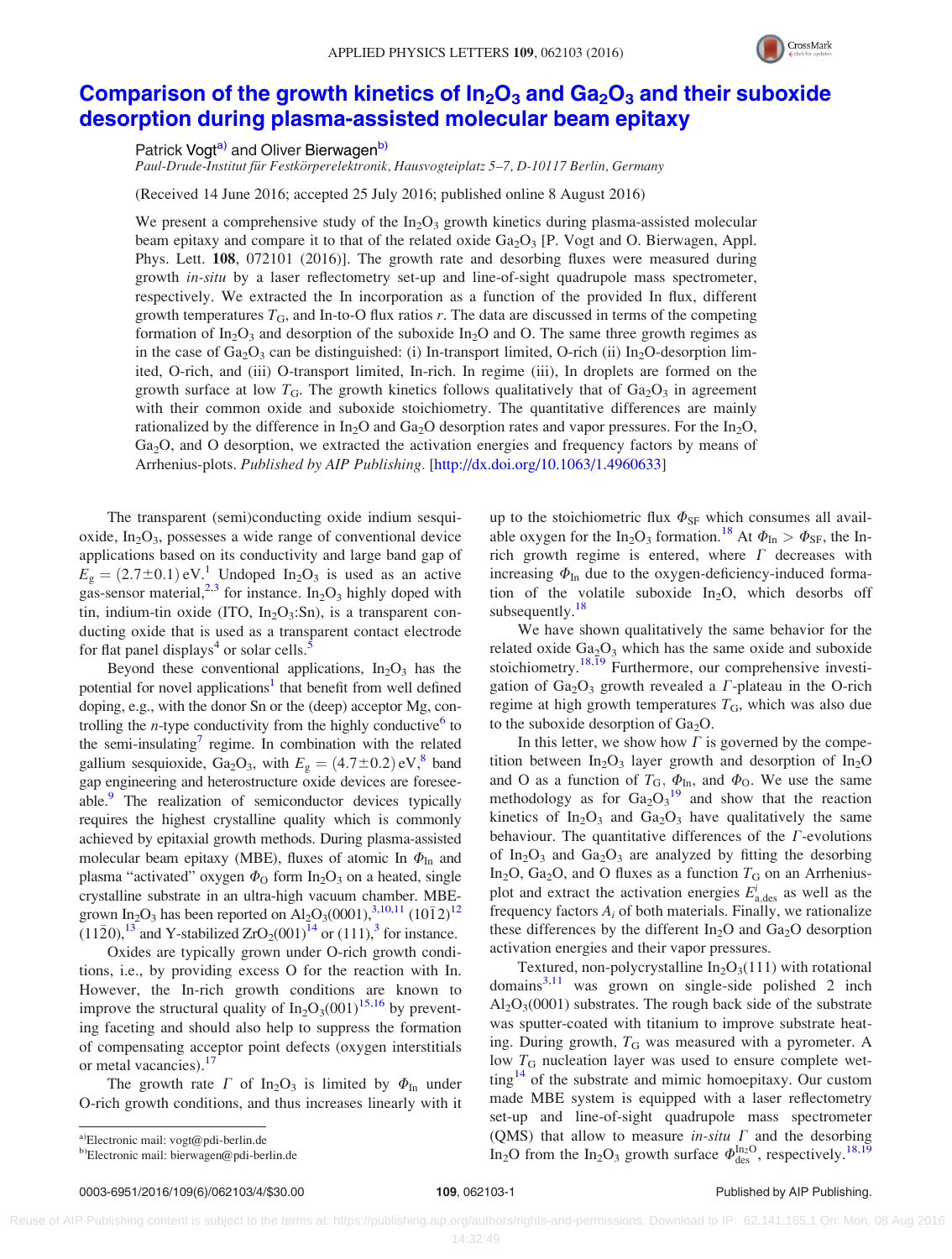<span id="page-2-0"></span>

FIG. 1. The In<sub>2</sub>O<sub>3</sub> growth rate  $\Gamma$  as a function of the In flux  $\Phi$ <sub>In</sub> at constant O flux  $\Phi_0$  of 1.89  $A/s$  at four different growth temperatures  $T_G$ . For  $T_G > 700 °C$ ,  $\Gamma$  plateaus in the O-rich regime. The lines are guides to the eye.

However, due to the large mass of  $In_2O$  of 246 atomic mass units, the signal-to-noise ratio was low, which prevented reliable quantification of  $\Phi_{\rm des}^{\rm In_2O}$  by our QMS data. Instead,  $\Phi_{\rm des}^{\rm In_2O}$ was determined indirectly as the difference between the provided  $\Phi_{\text{In}}$  and  $\Gamma$  as described below and justified by the same Me-to-O stoichiometry like  $Ga_2O_3$ .<sup>[19](#page-4-0)</sup> The crystallinity of the oxide films was verified in-situ by a spotty reflection high energy electron diffraction pattern during growth and ex-situ by X-ray diffraction  $\omega$ –2 $\theta$  scans (not shown). A standard shuttered hot-lip effusion cell was used to evaporate liquid In (7 N purity). The beam equivalent pressure (BEP) which is proportional to the particle flux was measured by a nude filament ion gauge positioned at the substrate location. Following the calibration reported in Refs. [18](#page-4-0) and [19,](#page-4-0) the relation of  $\Phi_{\text{In}}$ between the measured BEP,  $\Gamma$ , and the In-particle flux is  $\Phi_{\text{In}} = 5.67 \times 10^{-7} \text{ Torr} \hat{=} 1.0 \text{ Å/s} \hat{=} 3.1 \text{ In-atoms nm}^{-2} \text{ s}^{-1},$ respectively. A radio frequency plasma source with a mass flow controller supplied  $\Phi_{\text{O}}$  from the research-grade  $\text{O}_2$  gas (6 N purity). The radio frequency power was maintained at 200 W for the  $In_2O_3$  growth. The  $O_2$  mass flow was set to 0.5 standard cubic centimeters per minute (SCCM) resulting in  $\Phi_{\rm O} = 5 \times 10^{-6}$  Torr  $\hat{=} 1.89$   $\rm \AA/s \hat{=} 8.85$  O-atoms nm<sup>-2</sup> s<sup>-1</sup>.

In order to investigate the origin of the In loss during growth and being able to compare it quantitatively with the Ga loss during  $Ga<sub>2</sub>O<sub>3</sub>$  growth, we conducted the same experiments as reported in Ref. [19](#page-4-0).

The *Γ*-evolution of In<sub>2</sub>O<sub>3</sub> as a function of  $\Phi_{\text{In}}$  for different  $T<sub>G</sub>$  is depicted in Fig. 1. In the O-rich regime and  $T<sub>G</sub>$  $= 700$  °C (open discs), the In incorporation (i.e.,  $\Gamma$ ) increases linearly with  $\Phi_{\text{In}}$  until the stoichiometric flux ratio is reached at  $\Phi_{\text{In}} = \Phi_{\text{O}} = 1.89 \text{ Å/s}$ . This ratio corresponds to  $r = \Phi_{\text{In}}/\Phi_{\text{O}} = 1$ . For a higher  $r > 1$ , the growth shifts into the In-rich regime and  $\Gamma$  decreases until the growth completely stops at  $\Phi_{\text{In}} \geq 3\Phi_0^{-18}$  $\Phi_{\text{In}} \geq 3\Phi_0^{-18}$  $\Phi_{\text{In}} \geq 3\Phi_0^{-18}$  showing the same trend in  $\Gamma$  as for  $Ga<sub>2</sub>O<sub>3</sub>$  growth which is due to the same Me-to-O stoichiometry of these compounds.

In the In-rich regime at lower  $T_{\text{G}} = 600 \degree \text{C}$  (filled discs), In forms droplets on the growth surface as observed by scanning electron microscopy (not shown), which strongly reduces  $\Gamma$  as exemplarily indicated by the black circle in Fig. 1.

Increasing  $T_G > 700$  °C while keeping  $\Phi_{In}$  and  $\Phi_{O}$  identical leads to a different  $\Gamma$ -evolution. The maximum  $\Gamma$  is decreased in comparison to the growth at  $T<sub>G</sub> = 700$  °C. In addition, a plateau of  $\Gamma$  as for the Ga<sub>2</sub>O<sub>3</sub> growth<sup>[19](#page-4-0)</sup> in the Orich regime is present. Comparing the  $\Gamma$ -evolution of In<sub>2</sub>O<sub>3</sub> plotted in Fig. 1 with the one of  $Ga<sub>2</sub>O<sub>3</sub>$  indicates that the loss of  $\Gamma$  is caused by In<sub>2</sub>O and O desorption. This behavior is quantitatively described in Ref. [19](#page-4-0) for  $Ga<sub>2</sub>O<sub>3</sub>$  growth and can be readily transferred to the  $In_2O_3$  growth in this letter. The length of the plateau  $\lambda$  is parameterized and defined in Ref. [19](#page-4-0) by the fraction of the maximum O flux that is available to oxidize In to  $In_2O_3$  or  $In_2O$ , named as  $\alpha$ , and the maximum  $\Gamma$  normalized by  $\Phi$ <sup>O</sup> in the O-rich regime, named as  $\beta$ . Note, that the normalization by  $\Phi_{\text{O}}$  is reasonable since the surface reaction kinetics is determined by the Me-to-O flux ratio as reported in Ref. [19](#page-4-0) for  $Ga<sub>2</sub>O<sub>3</sub>$  and exemplarily shown for In<sub>2</sub>O<sub>[3](#page-3-0)</sub> in Fig. 3 different  $\Phi_{\text{In}}$  and  $\Phi_{\text{O}}$  but same r (filled and crossed discs).

A qualitative explanation that  $In<sub>2</sub>O$  and not In desorption is responsible for the plateau of  $\Gamma$  in the O-rich regime is the following: the decreasing  $\Gamma$  with increasing  $r$  in the Inrich regime for all investigated  $T<sub>G</sub> > 700$  °C is due to the oxygen-deficiency-induced  $In<sub>2</sub>O$  formation and *not* because of In desorption.<sup>[18](#page-4-0)</sup> For this reason, In desorption instead of In<sub>2</sub>O formation and its desorption at even lower  $r$  in the Orich regime (i.e., in the excess of O) is unphysical. Indium desorption, in turn, would lead to a plateau in the In-rich regime (i.e., O-limited growth regime) and not to a decrease of  $\Gamma$  as plotted in Fig. 1.

Three growth regimes of  $In_2O_3$  are the same as in the  $Ga<sub>2</sub>O<sub>3</sub>$  growth:<sup>19</sup> (i) In-transport-limited O-rich growth regime with full In incorporation (the linear increase of the normalized  $\Gamma$  by  $\Phi_{\rm O}$  ( $\rho = \Gamma/\Phi_{\rm O}$ ) with r), (ii) In<sub>2</sub>O-desorptionlimited O-rich growth regime with partial In incorporation (the plateau of  $\rho = \beta$ ), and (iii) O-transport-limited In-rich growth regime with partial In incorporation (the decrease of  $\rho$ with  $r$ ).

For regime (i), i.e., for  $0 \le r < \beta \le 1$ , the reaction is

$$
r 2\text{In}(g) + 3\text{O}(g) \to r\text{In}_2\text{O}_3(s) + 3(1 - r)\text{O}(g), \quad (1)
$$

with g and s indicating the gaseous and solid phases, respectively. The plateau in regime (ii) for  $0 < \beta \le r \le \beta + \lambda$  $= 3\alpha - 2\beta$  is described by the reaction

$$
r 2\text{In}(g) + 3\text{O}(g) \rightarrow \beta \text{In}_2\text{O}_3(s)
$$
  
+(r -  $\beta$ )In<sub>2</sub> $\text{O}(g) + (3 - r + 2\beta)\text{O}(g)$ . (2)

The end of the plateau  $r = \beta + \lambda$  corresponds to stoichiometric growth conditions. For In-rich growth in regime (iii),  $\beta + \lambda < r \leq 3\alpha$ , the growth rate decreases and

$$
r 2\text{In}(g) + 3\text{O}(g) \rightarrow \beta \gamma \text{In}_2\text{O}_3(g)
$$
  
+(r - \beta \gamma)\text{In}\_2\text{O}(g) + 3(1 - \alpha)\text{O}(g). (3)

The coefficient  $\gamma = -(r - 3\alpha/2\beta)$  decreases linearly with increasing r from unity at  $r = \beta + \lambda = 3\alpha - 2\beta$  to zero at  $r = 3\alpha$ .

Now we discuss the quantitative differences in the  $\Gamma$ -evolutions of In<sub>2</sub>O<sub>3</sub> and Ga<sub>2</sub>O<sub>3</sub> regarding the flux range of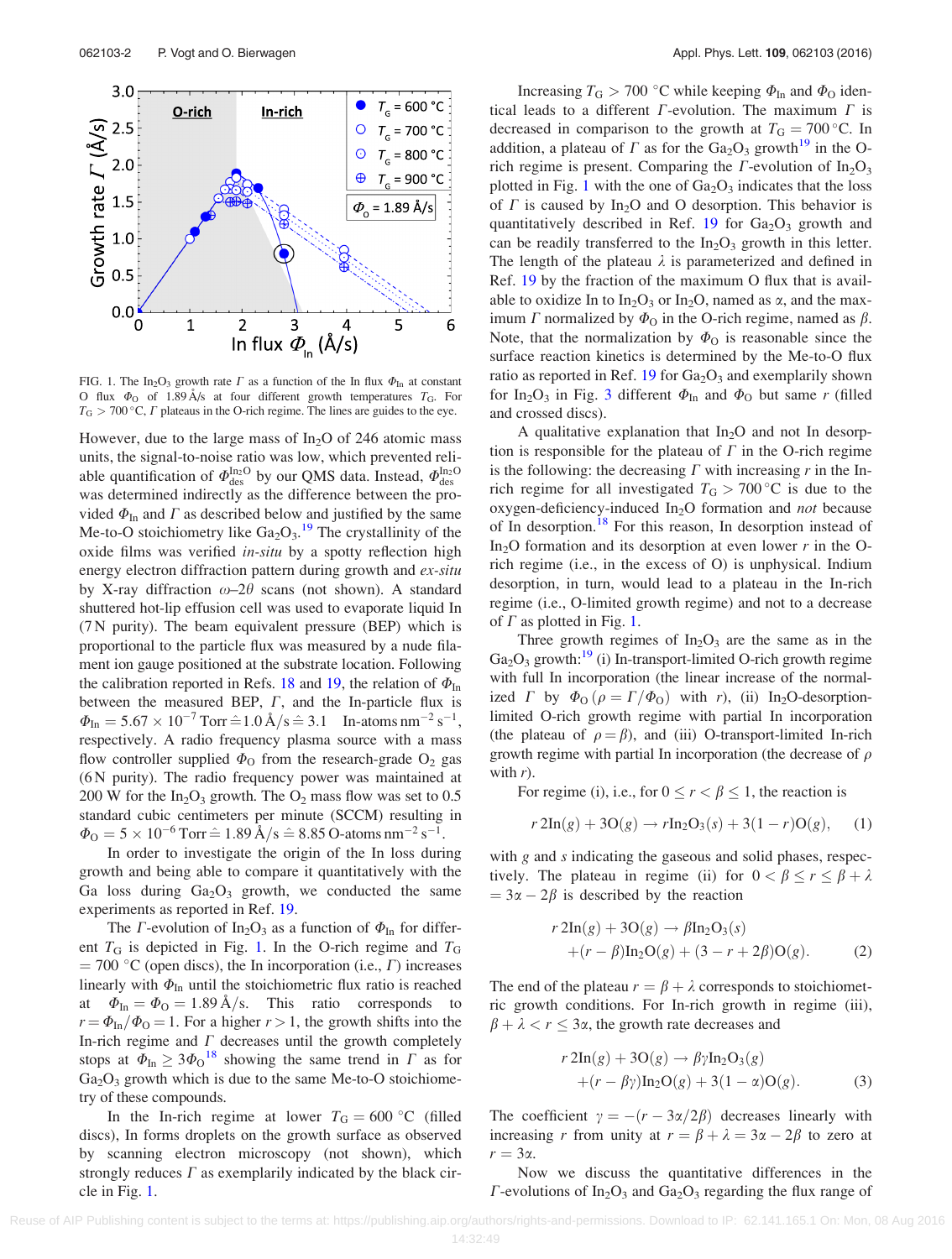<span id="page-3-0"></span>

FIG. 2. Maximum desorption rates from the respective growth surface nor-<br>malized by  $\Phi_{\rm O}$  of the suboxides  $(\phi_{\rm des(O-rich)}^{\rm do}(o)$  and O  $(\phi_{\rm des}^{\rm O/Me2O_3})$  as a function of  $T_G$ . The lines are Arrhenius-plots according to Eq. (6).

the plateau, the metal adsorption, and suboxide desorption temperature. Figure 2 plots the normalized  $In_2O$  (open squares),  $Ga<sub>2</sub>O$  (open diamonds), and O (filled squares and diamonds) desorption rates from respective  $In_2O_3$  and  $Ga_2O_3$ surfaces  $\phi_{\text{des}(O-\text{rich})}^{\text{Me}_2O}$  and  $\phi_{\text{des}}^{O/\text{Me}_2O_3}$  with Me = In,Ga as a function of  $T<sub>G</sub>$ . The index (O-rich) refers to the maximum suboxide desorption in the O-rich regime at the end of the plateau where all O is either consumed for layer growth or suboxide formation. The desorption rates are described as

$$
\phi_{\rm des}^{\rm O/Me_2O_3}(T_{\rm G}) = 1 - \alpha(T_{\rm G}),\tag{4}
$$

$$
\phi_{\text{des}(O-\text{rich})}^{\text{Me}_2O}(T_G) = \lambda(T_G) = 3(\alpha(T_G) - \beta(T_G)).
$$
 (5)

In order to obtain the desorption rates in  $A/s$ , these values are multiplied by  $\Phi_{\text{O}}$ . It can be seen that  $\phi_{\text{des}(O-\text{rich})}^{\Omega_2O}$ <br>  $> \phi_{\text{des}(O-\text{rich})}^{\Omega_1O}$  and  $\phi_{\text{des}}^{\Omega_2O_3} > \phi_{\text{des}}^{\Omega_1O}$  for all measured  $T_G$ . The quantitative difference of the  $\Gamma$ -evolutions of In<sub>2</sub>O<sub>3</sub> and  $Ga<sub>2</sub>O<sub>3</sub>$  becomes clear in Fig. 3. Here, for the sake of clarity,  $\Gamma$  is normalized by its maximum value ( $\mathcal{R} = \Gamma/\Gamma_{\text{max}}$ ) and plotted as a function of  $T<sub>G</sub>$  for both materials at different r. For  $In_2O_3$ , in the highly O-rich regime (filled and crossed discs)  $\mathcal R$  is constant over the entire range of  $T_G$ . At higher  $\Phi_{\text{In}}$ , for example, at  $r = 1$  (stoichiometric growth, open discs) and  $r = 1.5$  (In-rich growth, dotted discs)  $\mathcal{R}$  decreases slightly due to  $In_2O$  and O desorption in both regimes (as also plotted in Figs. [1](#page-2-0) and 2). For  $Ga<sub>2</sub>O<sub>3</sub>$  (triangles), in contrast, the decrease of  $R$  is much stronger due to stronger Ga<sub>2</sub>O and O desorption as can be seen by different  $\phi_{des}^i$  with  $i = Me<sub>2</sub>O$ , O/Me<sub>2</sub>O<sub>3</sub> for both materials (Fig. 2) that cause the decrease of  $\Gamma$  at the same  $T_{\rm G}$ .

To quantitatively evaluate  $\phi_{\text{des}}^i$ , we use exponential fits to the data plotted in Fig. 2

$$
\phi_{\text{des}}^i(T_\text{G}) = A_i \, \exp\left(-\frac{E_{\text{a},\text{des}}^i}{k_\text{B} T_\text{G}}\right),\tag{6}
$$

with  $k_B$  the Boltzmann constant. The activation energy of desorption  $E_{\text{a,des}}^i$  and frequency factor  $A_i$  obtained by fitting the data plotted in Fig. 2 by Eq. (6) (Arrhenius-plot) is given in Table I. In Fig. [4](#page-4-0), the obtained functions for  $\phi_{\text{des}}^{\text{Me}_2O}$  and

TABLE I. Obtained activation energies for desorption  $E_{a,\text{des}}^i$  and frequency factors  $A_i$  by fitting the data plotted in Fig. 2 by Eq. (6) (Arrhenius-plot).

|                           | In <sub>2</sub> O | Ga <sub>2</sub> O | $O/In_2O_3$     | $O/Ga_2O_3$     |
|---------------------------|-------------------|-------------------|-----------------|-----------------|
| $E_{\text{a,des}}^i$ (eV) | $1.03 \pm 0.19$   | $0.59 \pm 0.01$   | $0.74 \pm 0.05$ | $0.68 \pm 0.03$ |
| $A_i \times 10^3$         | 6.19              | 1.04              | 0.14            | 0.79            |

(for comparison to them) the equilibrium vapor pressures  $p_i$ with  $j = \text{In}$ , Ga, In<sub>2</sub>O, and Ga<sub>2</sub>O as a function of T<sub>G</sub> are depicted. We converted the fluxes into units of standard atmospheres (atm) by kinetic theory of gases  $(p_k = \Phi_{\text{des}}^k \sqrt{2\pi m_k k_B T_G}$  with mass of the suboxide  $m_k$  and  $k = Ga<sub>2</sub>O$ , In<sub>2</sub>O). It can be seen that the desorbing rates of Ga<sub>2</sub>O and In<sub>2</sub>O and corresponding vapor pressures show the same trend, i.e.,  $\phi_{des}^{Ga_2O}$  is larger than  $\phi_{des}^{In_2O}$  by roughly one order of magnitude. We conclude that the higher vapor pressure of  $Ga<sub>2</sub>O$  compared to that of  $In<sub>2</sub>O$  causes the higher sensitivity of  $\Gamma$  to  $T_{\rm G}$  for  $Ga_2O_3$  growth.

In the In-rich regime (iii) at  $T_G \leq 600^{\circ}$ C, In forms droplets, whereas no Ga droplet formation was observed under similar growth conditions for  $Ga<sub>2</sub>O<sub>3</sub>$  growth down to  $T_{\text{G}} = 500 \degree \text{C}^{19}$  $T_{\text{G}} = 500 \degree \text{C}^{19}$  $T_{\text{G}} = 500 \degree \text{C}^{19}$  In order to understand this difference, we quantitatively compare the vapor pressures of the suboxides with the loss of  $\Gamma$  in the Me-rich regime. Exemplarily, we obtain  $\phi_{\text{des}}^{\text{In}_2\text{O}} = 4.0 \times 10^{-9}$  $\phi_{\text{des}}^{\text{In}_2\text{O}} = 4.0 \times 10^{-9}$  $\phi_{\text{des}}^{\text{In}_2\text{O}} = 4.0 \times 10^{-9}$  atm (star in Fig. 4 and circle in Fig. [1](#page-2-0) at  $\Phi_{\text{In}} = 2.8 \text{ Å/s}$  and  $\phi_{\text{des}}^{\text{Ga}_2\text{O}} = 6.4 \times 10^{-10}$  atm (filled square in Fig. [4](#page-4-0) in this letter and Fig. 1 in Ref. [19](#page-4-0) at  $\Phi_{Ga} = 4 \AA/s$  for the loss in  $\Gamma$  of In<sub>2</sub>O<sub>3</sub> and Ga<sub>2</sub>O<sub>3</sub>, respectively. In both cases,  $p_{In_2O}$  and  $p_{Ga_2O}$  are well in excess of the loss of  $\Gamma$ , which means that In droplet formation is not caused by limited  $In_2O$  desorption. As an alternative explanation, we suggest the oxidation velocity of In to  $In_2O_3$  to be slower than that of Ga to  $Ga<sub>2</sub>O<sub>3</sub>$ , since here, all Ga could be oxidized at even lower  $T_{\text{G}}$  and  $p_{\text{Ga}_2\text{O}}$ . Comparing  $p_{\text{In}}$  and  $p_{\text{Ga}}$ shows that Me desorption for both materials is not the reason for the decreasing  $\Gamma$  in the Me-rich regime.

In summary, we studied the plasma-assisted oxide molecular beam epitaxy of  $In_2O_3$ . The In flux, In-to-O flux ratio, and growth temperature were systematically changed



FIG. 3. Growth rate normalized by its maximum value  $\mathcal{R} = \Gamma/\Gamma_{\text{max}}$  as a function of growth temperature  $T_{\text{G}}$  for different In fluxes  $\Phi_{\text{In}}$ . The O flux  $\Phi_{\text{O}}$ was  $1.89 \text{ Å/s}$  (filled, open, and dotted discs) and  $3.78 \text{ Å/s}$  (crossed discs). The triangles show R for Ga<sub>2</sub>O<sub>3</sub> at  $r_{Ga} = \Phi_{Ga}/\Phi_0 = 0.9$  with  $\Phi_{\rm O} = 1.7 \text{ Å/s}$ . The lines are guides to the eye.